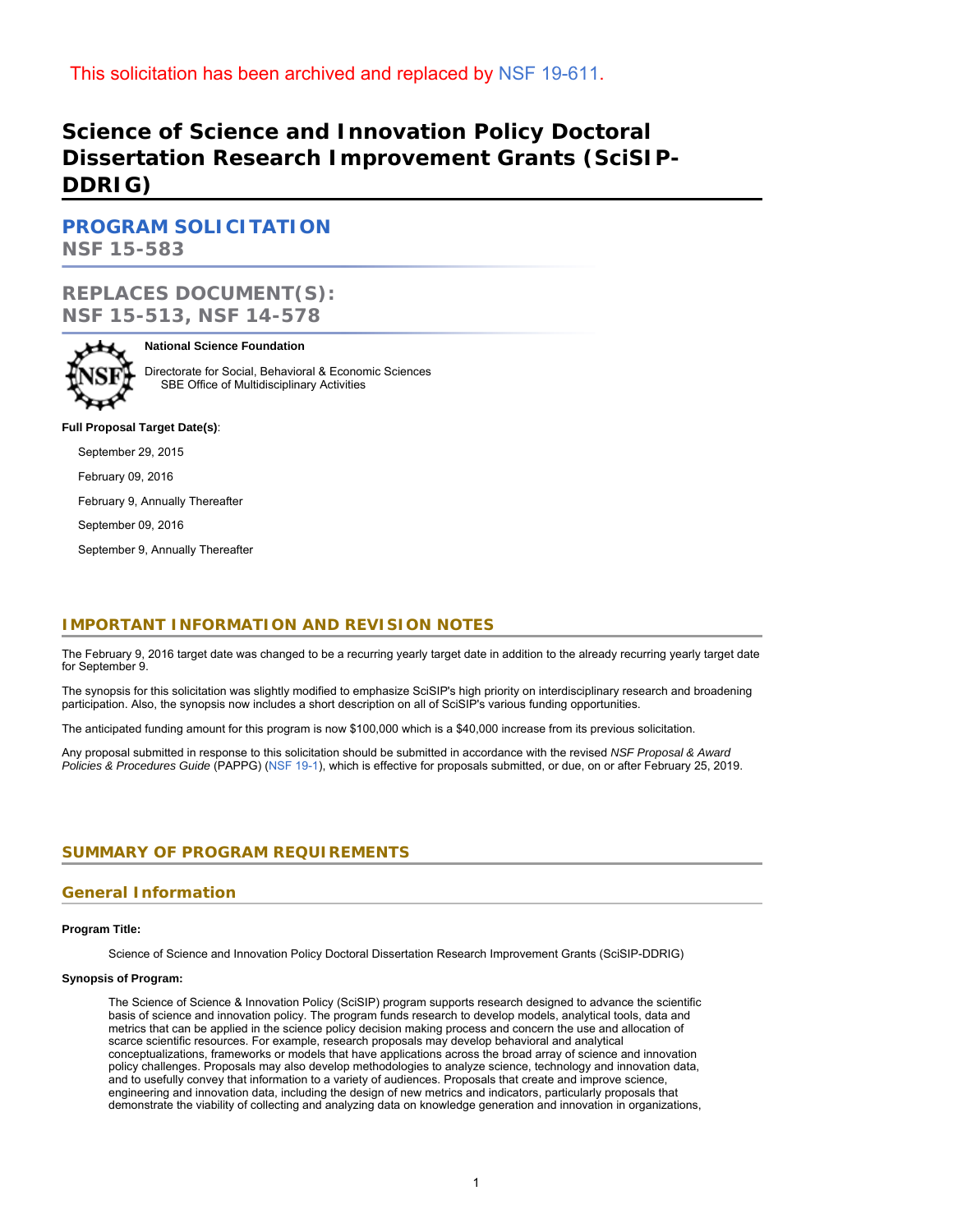are encouraged.

The SciSIP program welcomes proposals from individual or multi-investigator research projects, doctoral dissertation improvement awards, experimental research, and data collection and dissemination. The SciSIP program places a high priority on interdisciplinary research as well as on broadening participation and encourages proposals from junior faculty, women, other underrepresented minorities, Research Undergraduate Institutions, and EPSCoR states. The program also supports small grants that are time-critical and small grants that are high-risk and of a potentially transformative nature (see Chapter II.E of the NSF Proposal & Award Policies & Procedures Guide [\(https://nsf.gov/publications/pub\\_summ.jsp?ods\\_key=pappg\)](https://nsf.gov/publications/pub_summ.jsp?ods_key=pappg) for guidance on submitting Grants for Rapid Response Research (RAPID) and EArly-concept Grants for Exploratory Research (EAGER)).

The SciSIP program funds conferences and interdisciplinary research activities that strengthen research topic ideation and dissemination among the social and behavioral sciences, policy community and the larger scientific community.

The Doctoral Dissertation Research Improvement Grants funding opportunity is designed to improve the quality of dissertation research. DDRIG awards provide funds for items not normally available through the student's university such as enabling doctoral students to undertake significant data-gathering projects and to conduct field research in settings away from their campus. DDRIGs do not provide cost-of-living or other stipends or tuition. Outstanding DDRIG proposals specify how the knowledge to be created advances science and innovation policy.

For program specific guidelines on submitting SciSIP regular Research proposals, please review the SciSIP Program Description which may be accessed via the [SciSIP Program Website](https://www.nsf.gov/funding/pgm_summ.jsp?pims_id=501084&org=SBE).

If you have additional questions, please contact the program director listed above.

#### **Cognizant Program Officer(s):**

*Please note that the following information is current at the time of publishing. See program website for any updates to the points of contact.*

Cassidy R. Sugimoto-Program Officer, telephone: (703) 292-7012, email: [csugimot@nsf.gov](mailto:csugimot@nsf.gov)

#### **Applicable Catalog of Federal Domestic Assistance (CFDA) Number(s):**

47.075 --- Social Behavioral and Economic Sciences

### **Award Information**

**Anticipated Type of Award:** Standard Grant

#### **Estimated Number of Awards:** 3 to 5

During a fiscal year, Science of Science and Innovation Policy expects to recommend up to 5 doctoral dissertation research improvement (DDRIG) awards. This estimate reflects the recent history of applications for DDRIG awards and the overall level of funding for the program.

### **Anticipated Funding Amount:** \$100,000

Anticipated Funding Amount is \$100,000 pending availability of funds. Project budgets should be developed at scales appropriate for the work to be conducted. The total direct costs for SciSIP DDRIG awards may not exceed \$20,000. Indirect costs are in addition to this maximum direct cost limitation and are subject to the awardee's current Federally negotiated indirect cost rate.

Proposer may concurrently submit a doctoral dissertation proposal to other funding organizations; please indicate this in the "Current and Pending Support" section of the NSF proposal, so that NSF may coordinate funding with the other organizations. Proposer may submit a DDRIG proposal to only one NSF Program although they may request that the proposal be co-reviewed with another NSF Program; actual co-review will be at the discretion of the relevant Program Officers.

### **Eligibility Information**

### **Who May Submit Proposals:**

Proposals may only be submitted by the following:

Universities and Colleges - Doctoral Degree-granting universities and colleges accredited in, and having a campus located in, the U.S. acting on behalf of their faculty members. Such organizations are also referred to as academic institutions.

#### **Who May Serve as PI:**

The PI must be the advisor of the doctoral student or a faculty member at the U.S. university where the doctoral student is enrolled. The doctoral student will be the Co-PI.

#### **Limit on Number of Proposals per Organization:**

There are no restrictions or limits.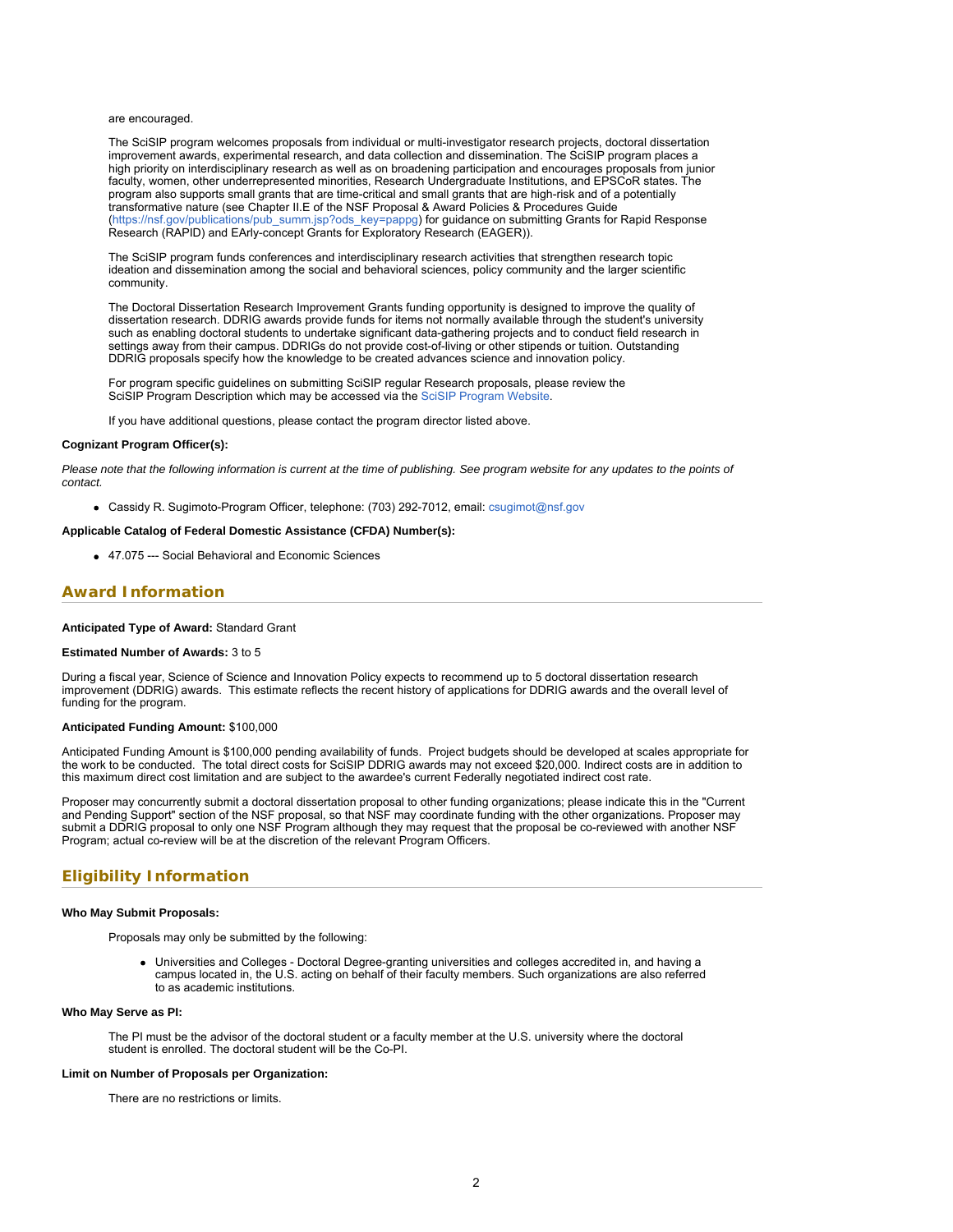### **Limit on Number of Proposals per PI or Co-PI:**

There are no restrictions or limits.

## **Proposal Preparation and Submission Instructions**

### **A. Proposal Preparation Instructions**

- **Letters of Intent:** Not required
- **Preliminary Proposal Submission:** Not required
- **Full Proposals:**
	- Full Proposals submitted via FastLane: *NSF Proposal and Award Policies and Procedures Guide* (PAPPG) guidelines apply. The complete text of the PAPPG is available electronically on the NSF website at: [https://www.nsf.gov/publications/pub\\_summ.jsp?ods\\_key=pappg.](https://www.nsf.gov/publications/pub_summ.jsp?ods_key=pappg)
	- Full Proposals submitted via Research.gov: *NSF Proposal and Award Policies and Procedures Guide* (PAPPG) guidelines apply. The complete text of the PAPPG is available electronically on the NSF website at: [https://www.nsf.gov/publications/pub\\_summ.jsp?ods\\_key=pappg.](https://www.nsf.gov/publications/pub_summ.jsp?ods_key=pappg)
	- Full Proposals submitted via Grants.gov: *NSF Grants.gov Application Guide: A Guide for the Preparation and Submission of NSF Applications via Grants.gov* guidelines apply (Note: The *NSF Grants.gov Application Guide* is available on the Grants.gov website and on the NSF website at: [https://www.nsf.gov/publications/pub\\_summ.jsp?](https://www.nsf.gov/publications/pub_summ.jsp?ods_key=grantsgovguide) [ods\\_key=grantsgovguide](https://www.nsf.gov/publications/pub_summ.jsp?ods_key=grantsgovguide)).

### **B. Budgetary Information**

**Cost Sharing Requirements:**

Inclusion of voluntary committed cost sharing is prohibited.

**Indirect Cost (F&A) Limitations:**

Not Applicable

**Other Budgetary Limitations:**

Not Applicable

### **C. Due Dates**

**Full Proposal Target Date(s)**:

September 29, 2015

February 09, 2016

February 9, Annually Thereafter

September 09, 2016

September 9, Annually Thereafter

### **Proposal Review Information Criteria**

### **Merit Review Criteria:**

National Science Board approved criteria apply.

### **Award Administration Information**

### **Award Conditions:**

Standard NSF award conditions apply.

### **Reporting Requirements:**

<span id="page-2-0"></span>Standard NSF reporting requirements apply.

# **TABLE OF CONTENTS**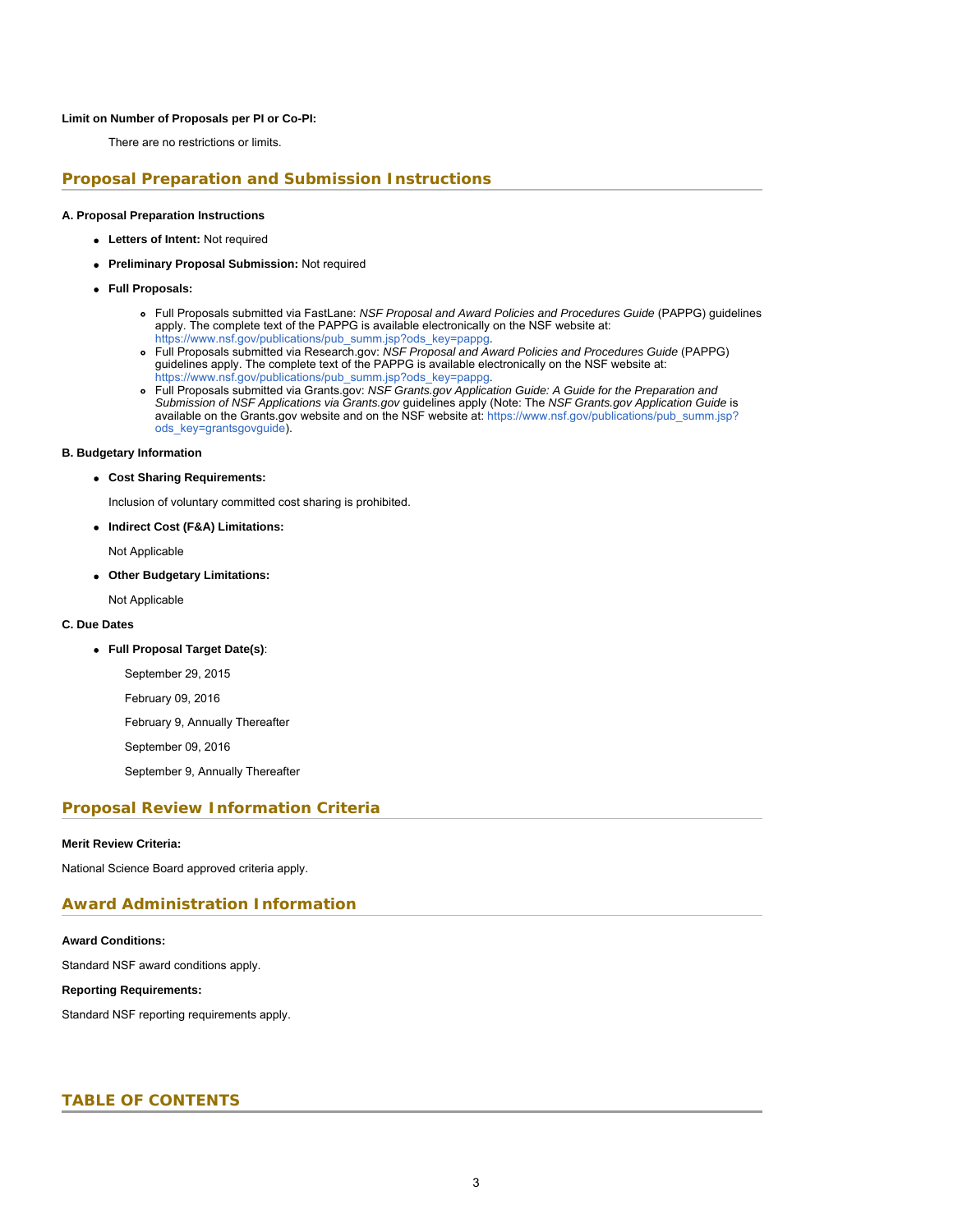#### **[Summary of Program Requirements](#page-0-0)**

- I. **[Introduction](#page-3-0)**
- II. **[Program Description](#page-3-1)**
- III. **[Award Information](#page-3-2)**

### IV. **[Eligibility Information](#page-4-0)**

#### V. **[Proposal Preparation and Submission Instructions](#page-4-1)**

- A. [Proposal Preparation Instructions](#page-4-1)
- B. [Budgetary Information](#page-5-0)
- C. [Due Dates](#page-5-1)
- D. [FastLane/Research.gov/Grants.gov Requirements](#page-6-0)

### VI. **[NSF Proposal Processing and Review Procedures](#page-6-1)**

- A. [Merit Review Principles and Criteria](#page-7-0)
- B. [Review and Selection Process](#page-8-0)

#### VII. **[Award Administration Information](#page-8-1)**

- A. [Notification of the Award](#page-8-2)
- B. [Award Conditions](#page-8-3)
- C. [Reporting Requirements](#page-8-4)

#### <span id="page-3-0"></span>VIII. **[Agency Contacts](#page-9-0)**

IX. **[Other Information](#page-9-1)**

# **I. INTRODUCTION**

The Science of Science and Innovation Policy Program awards Doctoral Dissertation Research Improvement Grants (DDRIGs) in all areas of research supported by the Program.

The Science of Science & Innovation Policy (SciSIP) program supports research designed to advance the scientific basis of science and innovation policy. Research funded by the program thus develops, improves and expands models, analytical tools, data and metrics that can be applied in the science policy decision making process. For example, research proposals may develop behavioral and analytical conceptualizations, frameworks or models that have applications across a broad array of SciSIP challenges, including the relationship between broader participation and innovation or creativity. Proposals may also develop methodologies to analyze science and technology data, and to convey the information to a variety of audiences. Researchers are also encouraged to create or improve science and engineering data, metrics and indicators reflecting current discovery, particularly proposals that demonstrate the viability of collecting and analyzing data on knowledge generation and innovation in organizations.

Among the many research topics supported are:

- examinations of the ways in which the contexts, structures and processes of science and engineering research are affected by policy decision,
- the evaluation of the tangible and intangible returns from investments in science and from investments in research and development,
- the study of structures and processes that facilitate the development of usable knowledge, theories of creative processes and their transformation into social and economic outcomes,
- <span id="page-3-1"></span>the collection, analysis and visualization of new data describing the scientific and engineering enterprise.

### **II. PROGRAM DESCRIPTION**

SciSIP Doctoral Dissertation Research Improvement Grants provide funds for items not usually available from the student's U.S. academic institution. The awards are not intended to provide the full costs of a student's doctoral dissertation research. Funds may be used for valid research expenses. Funds may not be used for stipends, tuition, textbooks, journals, child-care, and allowances for dependents. Further details concerning allowable as well as non-allowable expenses can be found in the "Budget" instructions in Section V.A of this solicitation.

<span id="page-3-2"></span>While the Foundation provides support for doctoral dissertation research, the student (Co-PI) is solely responsible for the conduct of such research and preparation of results for publication. The Foundation, therefore, does not assume responsibility for such findings and their interpretation. This program does not support research with disease-related goals, including research on the etiology, diagnosis, or treatment of physical or mental disease, abnormality, or malfunction of human beings, animals or plants.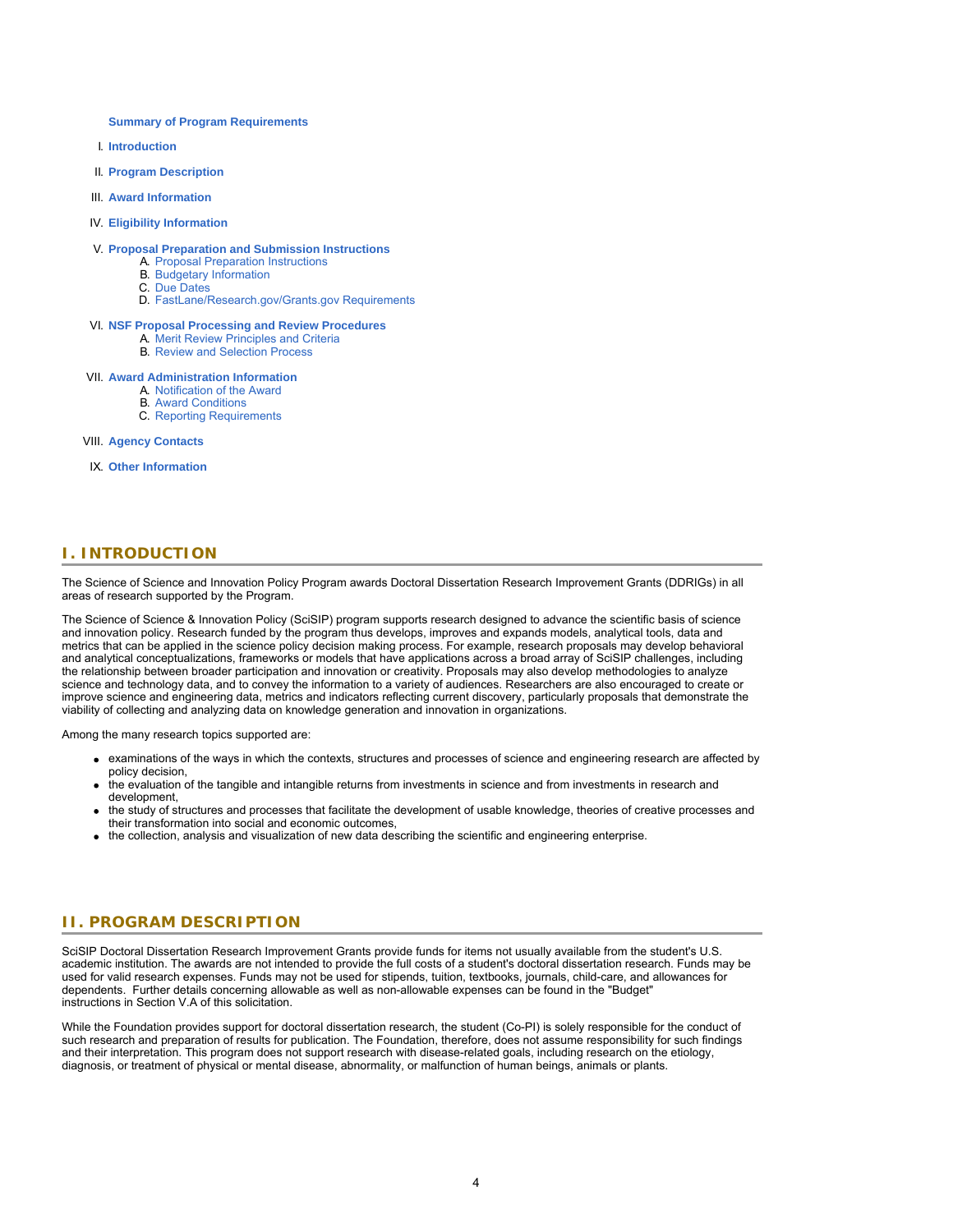# **III. AWARD INFORMATION**

### **Anticipated Type of Award:** Standard Grant

**Estimated Number of Awards:** During a fiscal year, Science of Science and Innovation Policy expects to recommend up to 5 doctoral dissertation research improvement (DDRIG) awards. This estimate reflects the recent history of applications for DDRIG awards and the overall level of funding for the program.

**Anticipated Funding Amount:** Anticipated Funding Amount is \$100,000 pending availability of funds. Project budgets should be developed at scales appropriate for the work to be conducted. The total direct costs for SciSIP DDRIG awards may not exceed \$20,000. Indirect costs are in addition to this maximum direct cost limitation and are subject to the awardee's current Federally negotiated indirect cost rate.

Proposer may concurrently submit a doctoral dissertation proposal to other funding organizations; please indicate this in the "Current and Pending Support" section of the NSF proposal, so that NSF may coordinate funding with the other organizations. Proposer may submit a DDRIG proposal to only one NSF Program although they may request that the proposal be co-reviewed with another NSF Program; actual co-review will be at the discretion of the relevant Program Officers.

<span id="page-4-0"></span>Estimated program budget, number of awards and average award size/duration are subject to the availability of funds.

# **IV. ELIGIBILITY INFORMATION**

#### **Who May Submit Proposals:**

Proposals may only be submitted by the following:

Universities and Colleges - Doctoral Degree-granting universities and colleges accredited in, and having a campus located in, the U.S. acting on behalf of their faculty members. Such organizations are also referred to as academic institutions.

#### **Who May Serve as PI:**

The PI must be the advisor of the doctoral student or a faculty member at the U.S. university where the doctoral student is enrolled. The doctoral student will be the Co-PI.

#### **Limit on Number of Proposals per Organization:**

There are no restrictions or limits.

<span id="page-4-1"></span>**Limit on Number of Proposals per PI or Co-PI:**

There are no restrictions or limits.

### **V. PROPOSAL PREPARATION AND SUBMISSION INSTRUCTIONS**

# **A. Proposal Preparation Instructions**

**Full Proposal Preparation Instructions:** Proposers may opt to submit proposals in response to this Program Solicitation via FastLane, Research.gov, or Grants.gov.

- Full proposals submitted via FastLane: Proposals submitted in response to this program solicitation should be prepared and submitted in accordance with the general guidelines contained in the *NSF Proposal & Award Policies & Procedures Guide (PAPPG).* The complete text of the PAPPG is available electronically on the NSF website at: [https://www.nsf.gov/publications/pub\\_summ.jsp?ods\\_key=pappg.](https://www.nsf.gov/publications/pub_summ.jsp?ods_key=pappg) Paper copies of the PAPPG may be obtained from the NSF Publications Clearinghouse, telephone (703) 292-7827 or by e-mail from [nsfpubs@nsf.gov](mailto:nsfpubs@nsf.gov). Proposers are reminded to identify this program solicitation number in the program solicitation block on the NSF Cover Sheet For Proposal to the National Science Foundation. Compliance with this requirement is critical to determining the relevant proposal processing guidelines. Failure to submit this information may delay processing.
- Full Proposals submitted via Research.gov: Proposals submitted in response to this program solicitation should be prepared and submitted in accordance with the general guidelines contained in the NSF Proposal and Award Policies and Procedures Guide (PAPPG). The complete text of the PAPPG is available electronically on the NSF website at: [https://www.nsf.gov/publications/pub\\_summ.jsp?ods\\_key=pappg.](https://www.nsf.gov/publications/pub_summ.jsp?ods_key=pappg) Paper copies of the PAPPG may be obtained from the NSF Publications Clearinghouse, telephone (703) 292-7827 or by e-mail from [nsfpubs@nsf.gov](mailto:nsfpubs@nsf.gov). The Prepare New Proposal setup will prompt you for the program solicitation number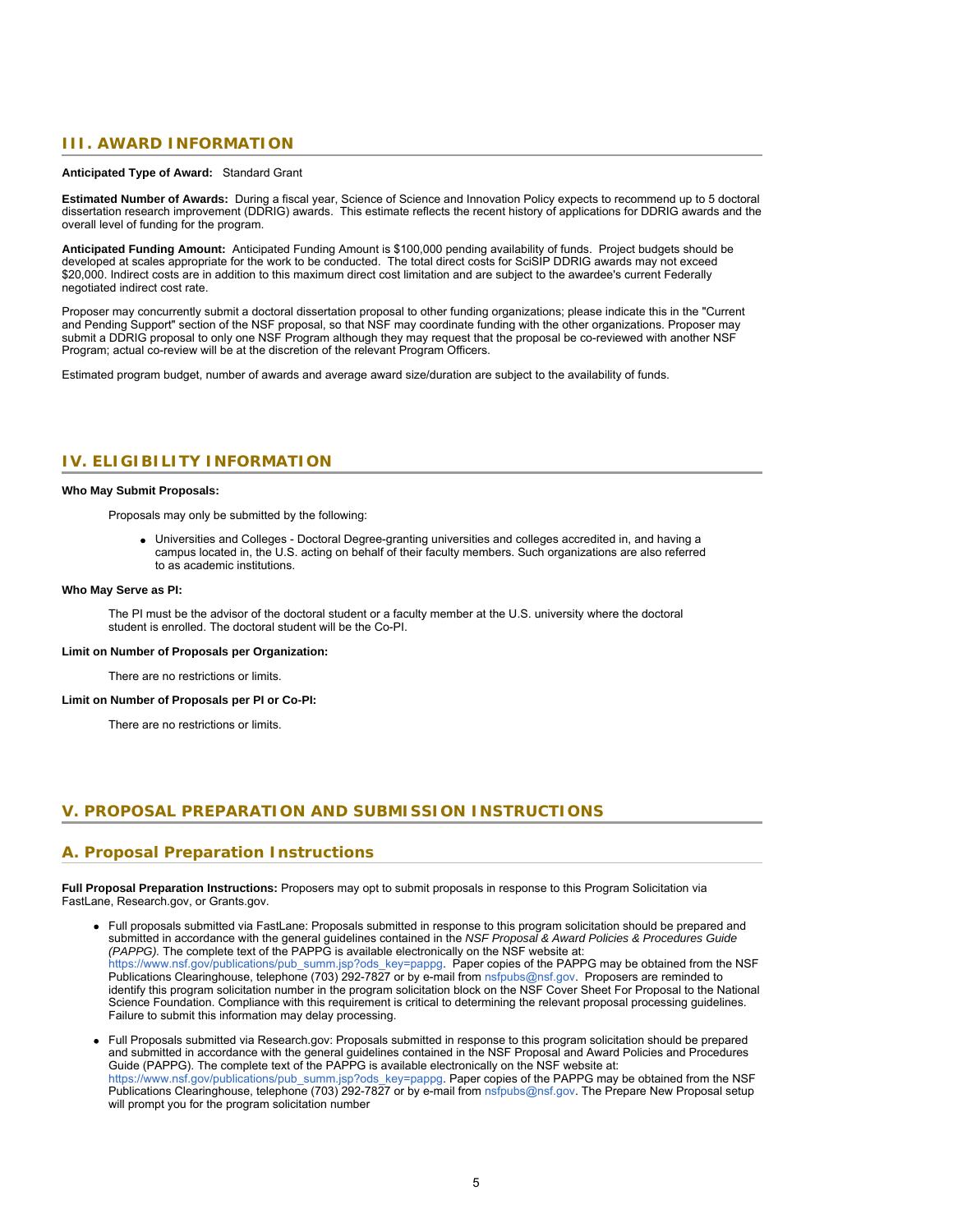<span id="page-5-1"></span>Full proposals submitted via Grants.gov: Proposals submitted in response to this program solicitation via Grants.gov should be prepared and submitted in accordance with the NSF Grants.gov Application Guide: A Guide for the Preparation and Submission of NSF Applications via Grants.gov. The complete text of the NSF Grants.gov Application Guide is available on the Grants.gov website and on the NSF website at: [\(https://www.nsf.gov/publications/pub\\_summ.jsp?](https://www.nsf.gov/publications/pub_summ.jsp?ods_key=grantsgovguide) [ods\\_key=grantsgovguide](https://www.nsf.gov/publications/pub_summ.jsp?ods_key=grantsgovguide)). To obtain copies of the Application Guide and Application Forms Package, click on the Apply tab on the Grants.gov site, then click on the Apply Step 1: Download a Grant Application Package and Application Instructions link and enter the funding opportunity number, (the program solicitation number without the NSF prefix) and press the Download Package button. Paper copies of the Grants.gov Application Guide also may be obtained from the NSF Publications Clearinghouse, telephone (703) 292-7827 or by e-mail from [nsfpubs@nsf.gov](mailto:nsfpubs@nsf.gov).

See Chapter II.C.2 of the PAPPG for guidance on the required sections of a full research proposal submitted to NSF. Please note that the proposal preparation instructions provided in this program solicitation may deviate from the PAPPG instructions.

In addition to the PAPPG guidelines, specific instructions for SciSIP Doctoral Dissertation Improvement Grants are:

### **Cover Sheet**

- The Project Title should begin with "Doctoral Dissertation Research:".
- List the primary dissertation advisor as the PI and the student as the Co-PI.
- If the project has human subjects research involvement, mark human subjects as pending, approved, or exempted.

#### **Project Description**

- This section should describe the scientific significance of the work, including its relationship to other current research, and the design of the project in sufficient detail to permit evaluation. It should also present and interpret progress to date if the research is already underway.
- A Research Schedule should be included and should indicate the date that funds are required.
- The "Results from Prior NSF Support" section is not required.

#### **Biographical Sketches**

- Should be submitted for both the student and the dissertation advisor and should not exceed 2 pages each.
- Do not submit transcripts or letters of reference.

#### **Budget**

- Total of relevant travel expenses should be included in Domestic Travel (including within and between the U.S., its territories and possessions) and/or Foreign Travel.
- All other expenses except for travel should be included in "Other Direct Costs," unless otherwise specified by the program.
- There are no salaries or stipends for the graduate student or the advisor; please check relevant program information for maximum allowed costs for dissertation expenses.
- Since salaries or stipends for the doctoral student or their advisor(s) are not eligible for support, after the PI and Co-PI(s) are entered on the Cover Sheet, their names should be manually removed from the Senior Personnel Listing on the budget pages. This is to avoid construal as voluntary committed cost sharing which is not permitted.

#### **Current and Pending Support**

This form should be submitted for both the PI (advisor) and Co-PI (student).

### **Supplementary Documentation**

The following should be submitted as "Other Supplementary Documents":

- A statement from the student's department chair or advisor certifying the student's progress towards her/his degree.
- If the doctoral student will use the award for travel expenses to work with a specialist, then a letter from the specialist agreeing to work with the student should be included. The proposal should provide justification for this choice.

### <span id="page-5-0"></span>**B. Budgetary Information**

#### **Cost Sharing:**

Inclusion of voluntary committed cost sharing is prohibited.

# **C. Due Dates**

**Full Proposal Target Date(s)**:

September 29, 2015

February 09, 2016

February 9, Annually Thereafter

September 09, 2016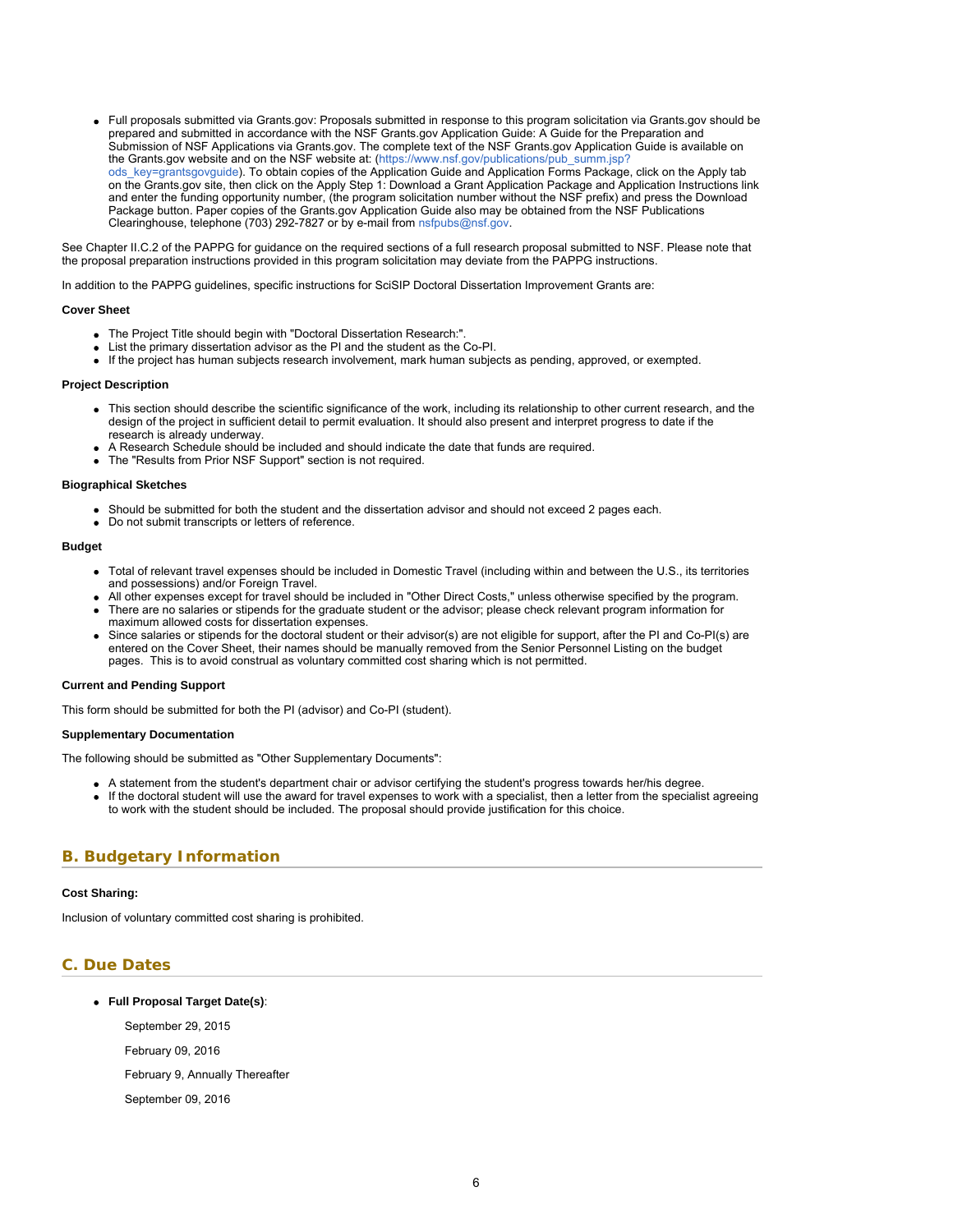### <span id="page-6-0"></span>**D. FastLane/Research.gov/Grants.gov Requirements**

#### **For Proposals Submitted Via FastLane or Research.gov:**

To prepare and submit a proposal via FastLane, see detailed technical instructions available at: <https://www.fastlane.nsf.gov/a1/newstan.htm>. To prepare and submit a proposal via Research.gov, see detailed technical instructions available at: [https://www.research.gov/research-portal/appmanager/base/desktop?](https://www.research.gov/research-portal/appmanager/base/desktop?_nfpb=true&_pageLabel=research_node_display&_nodePath=/researchGov/Service/Desktop/ProposalPreparationandSubmission.html) nfpb=true&\_pageLabel=research\_node\_display&\_nodePath=/researchGov/Service/Desktop/ProposalPreparationan [dSubmission.html.](https://www.research.gov/research-portal/appmanager/base/desktop?_nfpb=true&_pageLabel=research_node_display&_nodePath=/researchGov/Service/Desktop/ProposalPreparationandSubmission.html) For FastLane or Research.gov user support, call the FastLane and Research.gov Help Desk at 1- 800-673-6188 or e-mail [fastlane@nsf.gov](mailto:fastlane@nsf.gov) or [rgov@nsf.gov](mailto:rgov@nsf.gov). The FastLane and Research.gov Help Desk answers general technical questions related to the use of the FastLane and Research.gov systems. Specific questions related to this program solicitation should be referred to the NSF program staff contact(s) listed in Section VIII of this funding opportunity.

### **For Proposals Submitted Via Grants.gov:**

Before using Grants.gov for the first time, each organization must register to create an institutional profile. Once registered, the applicant's organization can then apply for any federal grant on the Grants.gov website. Comprehensive information about using Grants.gov is available on the Grants.gov Applicant Resources webpage: [http://www.grants.gov/web/grants/applicants.html.](http://www.grants.gov/web/grants/applicants.html) In addition, the NSF Grants.gov Application Guide (see link in Section V.A) provides instructions regarding the technical preparation of proposals via Grants.gov. For Grants.gov user support, contact the Grants.gov Contact Center at 1-800-518-4726 or by email: [support@grants.gov.](mailto:support@grants.gov) The Grants.gov Contact Center answers general technical questions related to the use of Grants.gov. Specific questions related to this program solicitation should be referred to the NSF program staff contact(s) listed in Section VIII of this solicitation.

*Submitting the Proposal:* Once all documents have been completed, the Authorized Organizational Representative (AOR) must submit the application to Grants.gov and verify the desired funding opportunity and agency to which the application is submitted. The AOR must then sign and submit the application to Grants.gov. The completed application will be transferred to the NSF FastLane system for further processing.

<span id="page-6-1"></span>Proposers that submitted via FastLane or Research.gov may use Research.gov to verify the status of their submission to NSF. For proposers that submitted via Grants.gov, until an application has been received and validated by NSF, the Authorized Organizational Representative may check the status of an application on Grants.gov. After proposers have received an e-mail notification from NSF, Research.gov should be used to check the status of an application.

### **VI. NSF PROPOSAL PROCESSING AND REVIEW PROCEDURES**

Proposals received by NSF are assigned to the appropriate NSF program for acknowledgement and, if they meet NSF requirements, for review. All proposals are carefully reviewed by a scientist, engineer, or educator serving as an NSF Program Officer, and usually by three to ten other persons outside NSF either as *ad hoc* reviewers, panelists, or both, who are experts in the particular fields represented by the proposal. These reviewers are selected by Program Officers charged with oversight of the review process. Proposers are invited to suggest names of persons they believe are especially well qualified to review the proposal and/or persons they would prefer not review the proposal. These suggestions may serve as one source in the reviewer selection process at the Program Officer's discretion. Submission of such names, however, is optional. Care is taken to ensure that reviewers have no conflicts of interest with the proposal. In addition, Program Officers may obtain comments from site visits before recommending final action on proposals. Senior NSF staff further review recommendations for awards. A flowchart that depicts the entire NSF proposal and award process (and associated timeline) is included in PAPPG Exhibit III-1.

A comprehensive description of the Foundation's merit review process is available on the NSF website at: [https://www.nsf.gov/bfa/dias/policy/merit\\_review/](https://www.nsf.gov/bfa/dias/policy/merit_review/).

Proposers should also be aware of core strategies that are essential to the fulfillment of NSF's mission, as articulated in *[Building the](https://www.nsf.gov/publications/pub_summ.jsp?ods_key=nsf18045&org=NSF) [Future: Investing in Discovery and Innovation - NSF Strategic Plan for Fiscal Years \(FY\) 2018 – 2022](https://www.nsf.gov/publications/pub_summ.jsp?ods_key=nsf18045&org=NSF)*. These strategies are integrated in the program planning and implementation process, of which proposal review is one part. NSF's mission is particularly wellimplemented through the integration of research and education and broadening participation in NSF programs, projects, and activities.

One of the strategic objectives in support of NSF's mission is to foster integration of research and education through the programs, projects, and activities it supports at academic and research institutions. These institutions must recruit, train, and prepare a diverse STEM workforce to advance the frontiers of science and participate in the U.S. technology-based economy. NSF's contribution to the national innovation ecosystem is to provide cutting-edge research under the guidance of the Nation's most creative scientists and engineers. NSF also supports development of a strong science, technology, engineering, and mathematics (STEM) workforce by investing in building the knowledge that informs improvements in STEM teaching and learning.

NSF's mission calls for the broadening of opportunities and expanding participation of groups, institutions, and geographic regions that are underrepresented in STEM disciplines, which is essential to the health and vitality of science and engineering. NSF is committed to this principle of diversity and deems it central to the programs, projects, and activities it considers and supports.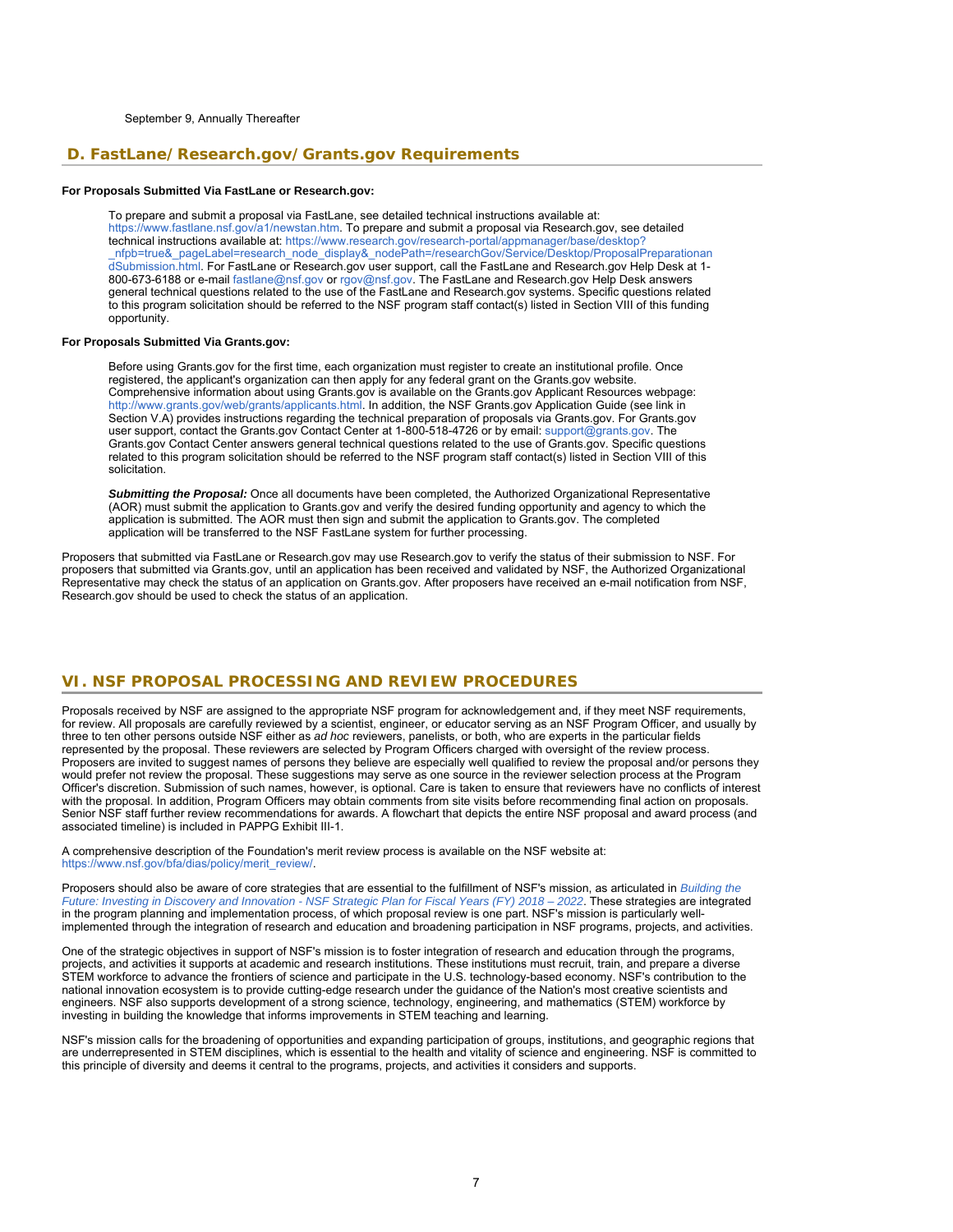# <span id="page-7-0"></span>**A. Merit Review Principles and Criteria**

The National Science Foundation strives to invest in a robust and diverse portfolio of projects that creates new knowledge and enables breakthroughs in understanding across all areas of science and engineering research and education. To identify which projects to support, NSF relies on a merit review process that incorporates consideration of both the technical aspects of a proposed project and its potential to contribute more broadly to advancing NSF's mission "to promote the progress of science; to advance the national health, prosperity, and welfare; to secure the national defense; and for other purposes." NSF makes every effort to conduct a fair, competitive, transparent merit review process for the selection of projects.

### **1. Merit Review Principles**

These principles are to be given due diligence by PIs and organizations when preparing proposals and managing projects, by reviewers when reading and evaluating proposals, and by NSF program staff when determining whether or not to recommend proposals for funding and while overseeing awards. Given that NSF is the primary federal agency charged with nurturing and supporting excellence in basic research and education, the following three principles apply:

- All NSF projects should be of the highest quality and have the potential to advance, if not transform, the frontiers of knowledge.
- NSF projects, in the aggregate, should contribute more broadly to achieving societal goals. These "Broader Impacts" may be accomplished through the research itself, through activities that are directly related to specific research projects, or through activities that are supported by, but are complementary to, the project. The project activities may be based on previously established and/or innovative methods and approaches, but in either case must be well justified.
- Meaningful assessment and evaluation of NSF funded projects should be based on appropriate metrics, keeping in mind the likely correlation between the effect of broader impacts and the resources provided to implement projects. If the size of the activity is limited, evaluation of that activity in isolation is not likely to be meaningful. Thus, assessing the effectiveness of these activities may best be done at a higher, more aggregated, level than the individual project.

With respect to the third principle, even if assessment of Broader Impacts outcomes for particular projects is done at an aggregated level, PIs are expected to be accountable for carrying out the activities described in the funded project. Thus, individual projects should include clearly stated goals, specific descriptions of the activities that the PI intends to do, and a plan in place to document the outputs of those activities.

These three merit review principles provide the basis for the merit review criteria, as well as a context within which the users of the criteria can better understand their intent.

### **2. Merit Review Criteria**

All NSF proposals are evaluated through use of the two National Science Board approved merit review criteria. In some instances, however, NSF will employ additional criteria as required to highlight the specific objectives of certain programs and activities.

The two merit review criteria are listed below. **Both** criteria are to be given **full consideration** during the review and decision-making processes; each criterion is necessary but neither, by itself, is sufficient. Therefore, proposers must fully address both criteria. (PAPPG Chapter II.C.2.d(i). contains additional information for use by proposers in development of the Project Description section of the proposal). Reviewers are strongly encouraged to review the criteria, including PAPPG Chapter II.C.2.d(i), prior to the review of a proposal.

When evaluating NSF proposals, reviewers will be asked to consider what the proposers want to do, why they want to do it, how they plan to do it, how they will know if they succeed, and what benefits could accrue if the project is successful. These issues apply both to the technical aspects of the proposal and the way in which the project may make broader contributions. To that end, reviewers will be asked to evaluate all proposals against two criteria:

- **Intellectual Merit:** The Intellectual Merit criterion encompasses the potential to advance knowledge; and
- **Broader Impacts:** The Broader Impacts criterion encompasses the potential to benefit society and contribute to the achievement of specific, desired societal outcomes.

The following elements should be considered in the review for both criteria:

- 1. What is the potential for the proposed activity to
	- a. Advance knowledge and understanding within its own field or across different fields (Intellectual Merit); and b. Benefit society or advance desired societal outcomes (Broader Impacts)?
- 2. To what extent do the proposed activities suggest and explore creative, original, or potentially transformative concepts?
- 3. Is the plan for carrying out the proposed activities well-reasoned, well-organized, and based on a sound rationale? Does the plan incorporate a mechanism to assess success?
- 4. How well qualified is the individual, team, or organization to conduct the proposed activities?
- 5. Are there adequate resources available to the PI (either at the home organization or through collaborations) to carry out the proposed activities?

Broader impacts may be accomplished through the research itself, through the activities that are directly related to specific research projects, or through activities that are supported by, but are complementary to, the project. NSF values the advancement of scientific knowledge and activities that contribute to achievement of societally relevant outcomes. Such outcomes include, but are not limited to: full participation of women, persons with disabilities, and underrepresented minorities in science, technology, engineering, and mathematics (STEM); improved STEM education and educator development at any level; increased public scientific literacy and public engagement with science and technology; improved well-being of individuals in society; development of a diverse, globally competitive STEM workforce; increased partnerships between academia, industry, and others; improved national security; increased economic competitiveness of the United States; and enhanced infrastructure for research and education.

Proposers are reminded that reviewers will also be asked to review the Data Management Plan and the Postdoctoral Researcher Mentoring Plan, as appropriate.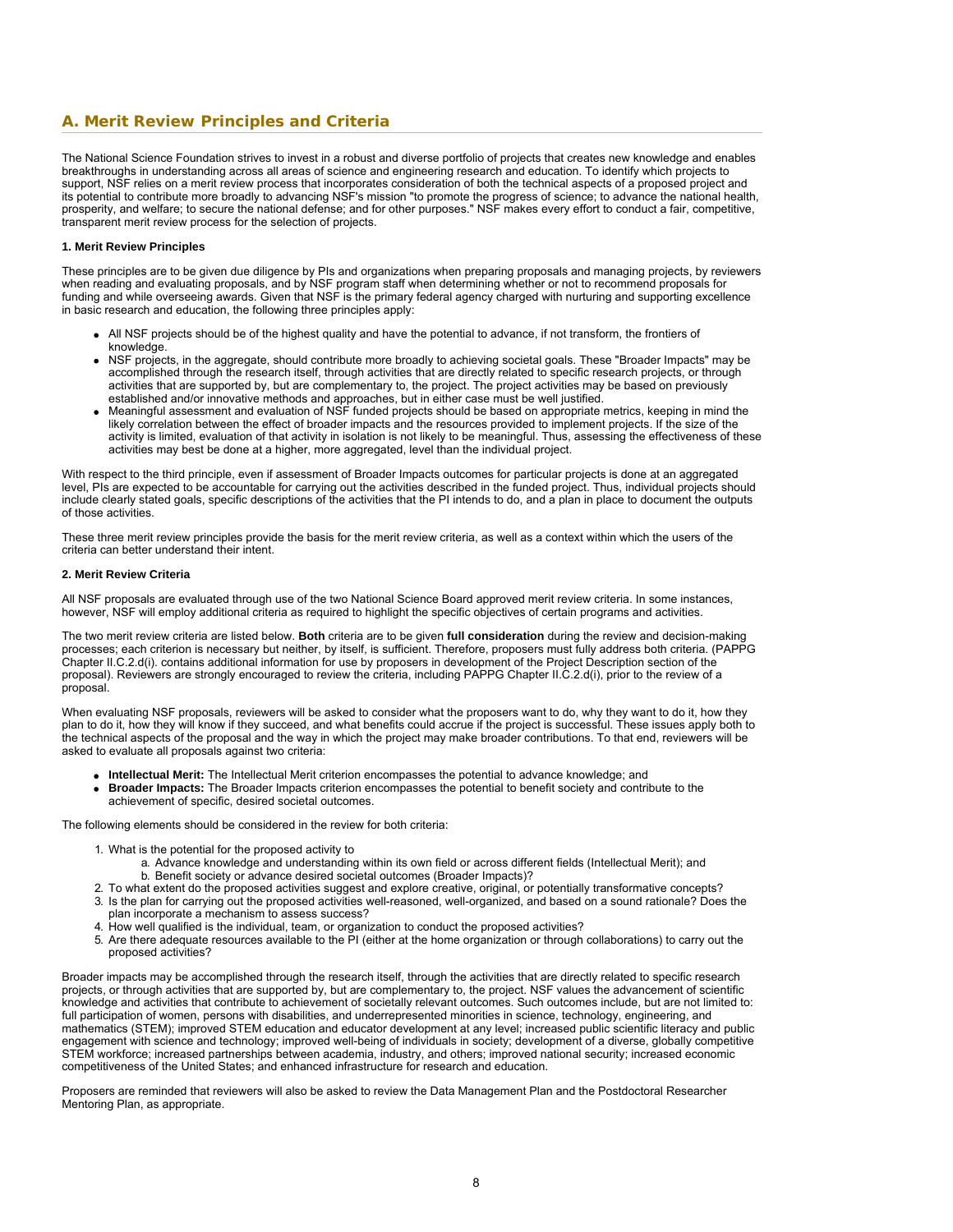# <span id="page-8-0"></span>**B. Review and Selection Process**

Proposals submitted in response to this program solicitation will be reviewed by Ad hoc Review and/or Panel Review.

Reviewers will be asked to evaluate proposals using two National Science Board approved merit review criteria and, if applicable, additional program specific criteria. A summary rating and accompanying narrative will generally be completed and submitted by each reviewer and/or panel. The Program Officer assigned to manage the proposal's review will consider the advice of reviewers and will formulate a recommendation.

After scientific, technical and programmatic review and consideration of appropriate factors, the NSF Program Officer recommends to the cognizant Division Director whether the proposal should be declined or recommended for award. NSF strives to be able to tell applicants whether their proposals have been declined or recommended for funding within six months. Large or particularly complex proposals or proposals from new awardees may require additional review and processing time. The time interval begins on the deadline or target date, or receipt date, whichever is later. The interval ends when the Division Director acts upon the Program Officer's recommendation.

After programmatic approval has been obtained, the proposals recommended for funding will be forwarded to the Division of Grants and Agreements for review of business, financial, and policy implications. After an administrative review has occurred, Grants and Agreements Officers perform the processing and issuance of a grant or other agreement. Proposers are cautioned that only a Grants and Agreements Officer may make commitments, obligations or awards on behalf of NSF or authorize the expenditure of funds. No commitment on the part of NSF should be inferred from technical or budgetary discussions with a NSF Program Officer. A Principal Investigator or organization that makes financial or personnel commitments in the absence of a grant or cooperative agreement signed by the NSF Grants and Agreements Officer does so at their own risk.

<span id="page-8-1"></span>Once an award or declination decision has been made, Principal Investigators are provided feedback about their proposals. In all cases, reviews are treated as confidential documents. Verbatim copies of reviews, excluding the names of the reviewers or any reviewer-identifying information, are sent to the Principal Investigator/Project Director by the Program Officer. In addition, the proposer will receive an explanation of the decision to award or decline funding.

# <span id="page-8-2"></span>**VII. AWARD ADMINISTRATION INFORMATION**

### **A. Notification of the Award**

Notification of the award is made to *the submitting organization* by a Grants Officer in the Division of Grants and Agreements. Organizations whose proposals are declined will be advised as promptly as possible by the cognizant NSF Program administering the program. Verbatim copies of reviews, not including the identity of the reviewer, will be provided automatically to the Principal Investigator. (See Section VI.B. for additional information on the review process).

# <span id="page-8-3"></span>**B. Award Conditions**

An NSF award consists of: (1) the award notice, which includes any special provisions applicable to the award and any numbered amendments thereto; (2) the budget, which indicates the amounts, by categories of expense, on which NSF has based its support (or otherwise communicates any specific approvals or disapprovals of proposed expenditures); (3) the proposal referenced in the award notice; (4) the applicable award conditions, such as Grant General Conditions (GC-1)\*; or Research Terms and Conditions\* and (5) any announcement or other NSF issuance that may be incorporated by reference in the award notice. Cooperative agreements also are administered in accordance with NSF Cooperative Agreement Financial and Administrative Terms and Conditions (CA-FATC) and the applicable Programmatic Terms and Conditions. NSF awards are electronically signed by an NSF Grants and Agreements Officer and transmitted electronically to the organization via e-mail.

\*These documents may be accessed electronically on NSF's Website at [https://www.nsf.gov/awards/managing/award\\_conditions.jsp?](https://www.nsf.gov/awards/managing/award_conditions.jsp?org=NSF) [org=NSF.](https://www.nsf.gov/awards/managing/award_conditions.jsp?org=NSF) Paper copies may be obtained from the NSF Publications Clearinghouse, telephone (703) 292-7827 or by e-mail from [nsfpubs@nsf.gov.](mailto:nsfpubs@nsf.gov)

<span id="page-8-4"></span>More comprehensive information on NSF Award Conditions and other important information on the administration of NSF awards is contained in the NSF *Proposal & Award Policies & Procedures Guide* (PAPPG) Chapter VII, available electronically on the NSF Website at [https://www.nsf.gov/publications/pub\\_summ.jsp?ods\\_key=pappg](https://www.nsf.gov/publications/pub_summ.jsp?ods_key=pappg).

# **C. Reporting Requirements**

For all multi-year grants (including both standard and continuing grants), the Principal Investigator must submit an annual project report to the cognizant Program Officer no later than 90 days prior to the end of the current budget period. (Some programs or awards require submission of more frequent project reports). No later than 120 days following expiration of a grant, the PI also is required to submit a final project report, and a project outcomes report for the general public.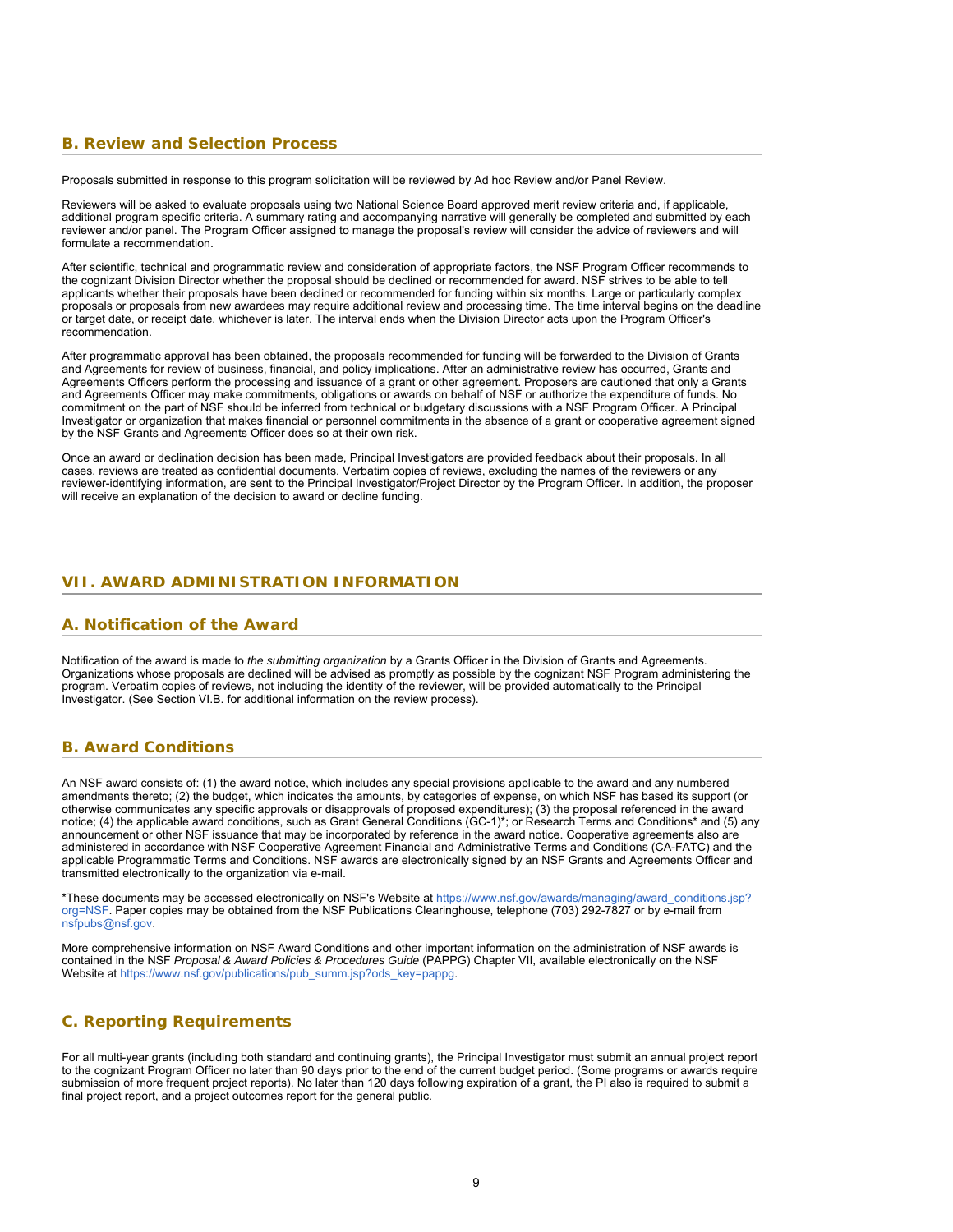Failure to provide the required annual or final project reports, or the project outcomes report, will delay NSF review and processing of any future funding increments as well as any pending proposals for all identified PIs and co-PIs on a given award. PIs should examine the formats of the required reports in advance to assure availability of required data.

PIs are required to use NSF's electronic project-reporting system, available through Research.gov, for preparation and submission of annual and final project reports. Such reports provide information on accomplishments, project participants (individual and organizational), publications, and other specific products and impacts of the project. Submission of the report via Research.gov constitutes certification by the PI that the contents of the report are accurate and complete. The project outcomes report also must be prepared and submitted using Research.gov. This report serves as a brief summary, prepared specifically for the public, of the nature and outcomes of the project. This report will be posted on the NSF website exactly as it is submitted by the PI.

<span id="page-9-0"></span>More comprehensive information on NSF Reporting Requirements and other important information on the administration of NSF awards is contained in the *NSF Proposal & Award Policies & Procedures Guide* (PAPPG) Chapter VII, available electronically on the NSF Website at [https://www.nsf.gov/publications/pub\\_summ.jsp?ods\\_key=pappg](https://www.nsf.gov/publications/pub_summ.jsp?ods_key=pappg).

## **VIII. AGENCY CONTACTS**

*Please note that the program contact information is current at the time of publishing. See program website for any updates to the points of contact.*

General inquiries regarding this program should be made to:

Cassidy R. Sugimoto-Program Officer, telephone: (703) 292-7012, email: [csugimot@nsf.gov](mailto:csugimot@nsf.gov)

For questions related to the use of FastLane or Research.gov, contact:

- FastLane and Research.gov Help Desk: 1-800-673-6188
	- FastLane Help Desk e-mail: [fastlane@nsf.gov](mailto:fastlane@nsf.gov).

Research.gov Help Desk e-mail: [rgov@nsf.gov](mailto:rgov@nsf.gov)

<span id="page-9-1"></span>For questions relating to Grants.gov contact:

Grants.gov Contact Center: If the Authorized Organizational Representatives (AOR) has not received a confirmation message from Grants.gov within 48 hours of submission of application, please contact via telephone: 1-800-518-4726; e-mail: [support@grants.gov.](mailto:support@grants.gov)

# **IX. OTHER INFORMATION**

The NSF website provides the most comprehensive source of information on NSF Directorates (including contact information), programs and funding opportunities. Use of this website by potential proposers is strongly encouraged. In addition, "NSF Update" is an information-delivery system designed to keep potential proposers and other interested parties apprised of new NSF funding opportunities and publications, important changes in proposal and award policies and procedures, and upcoming NSF [Grants](https://www.nsf.gov/bfa/dias/policy/outreach.jsp) [Conferences](https://www.nsf.gov/bfa/dias/policy/outreach.jsp). Subscribers are informed through e-mail or the user's Web browser each time new publications are issued that match their identified interests. "NSF Update" also is available on [NSF's website](https://www.nsf.gov/cgi-bin/goodbye?https://public.govdelivery.com/accounts/USNSF/subscriber/new?topic_id=USNSF_179).

Grants.gov provides an additional electronic capability to search for Federal government-wide grant opportunities. NSF funding opportunities may be accessed via this mechanism. Further information on Grants.gov may be obtained at [http://www.grants.gov](http://www.grants.gov/).

# **ABOUT THE NATIONAL SCIENCE FOUNDATION**

The National Science Foundation (NSF) is an independent Federal agency created by the National Science Foundation Act of 1950, as amended (42 USC 1861-75). The Act states the purpose of the NSF is "to promote the progress of science; [and] to advance the national health, prosperity, and welfare by supporting research and education in all fields of science and engineering."

NSF funds research and education in most fields of science and engineering. It does this through grants and cooperative agreements to more than 2,000 colleges, universities, K-12 school systems, businesses, informal science organizations and other research organizations throughout the US. The Foundation accounts for about one-fourth of Federal support to academic institutions for basic research.

NSF receives approximately 55,000 proposals each year for research, education and training projects, of which approximately 11,000 are funded. In addition, the Foundation receives several thousand applications for graduate and postdoctoral fellowships. The agency operates no laboratories itself but does support National Research Centers, user facilities, certain oceanographic vessels and Arctic and Antarctic research stations. The Foundation also supports cooperative research between universities and industry, US participation